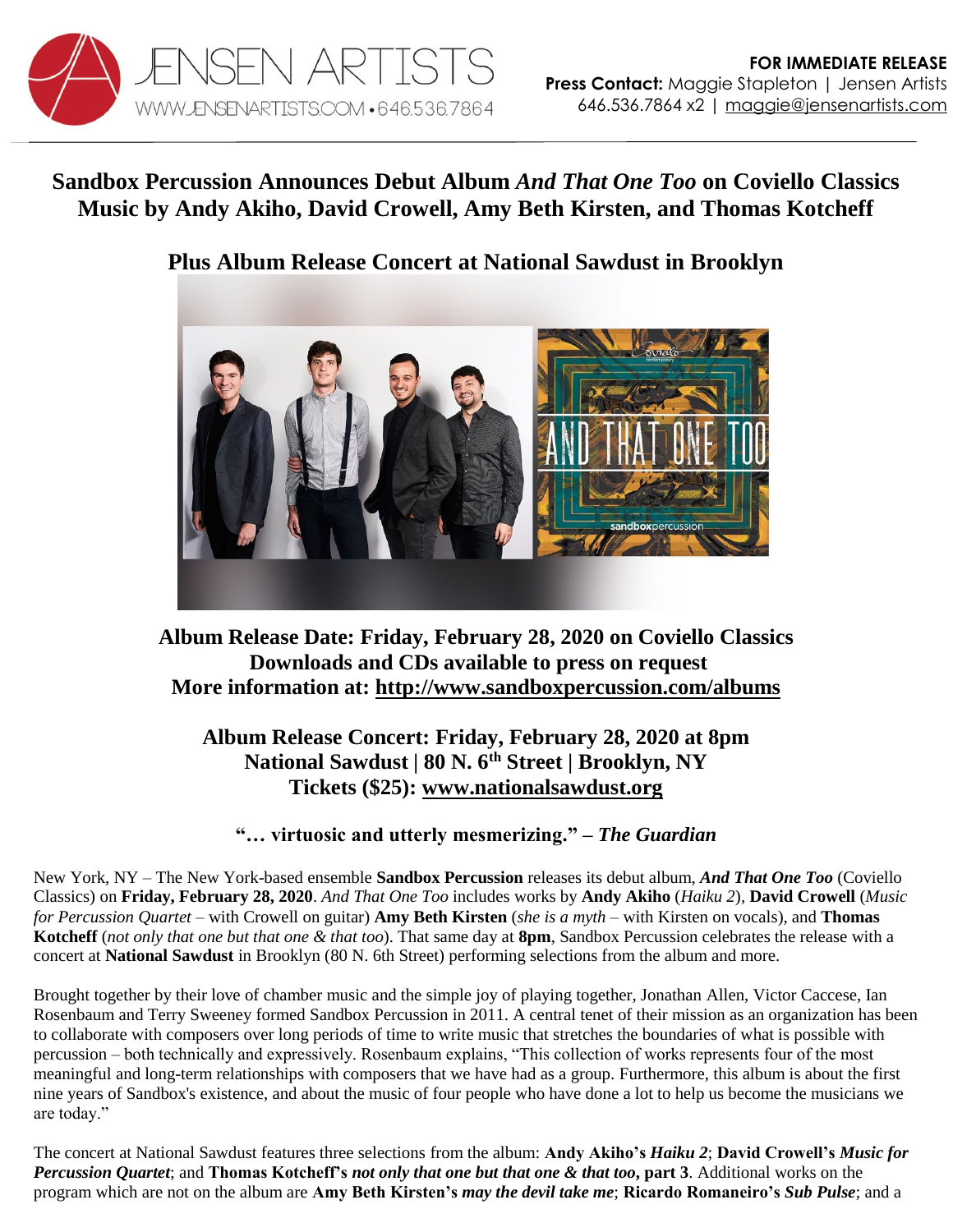special performance by composer and multi-instrumentalist David Crowell. The concert is presented by **A/V 360,** a new audiovisual series curated by composer Ricardo Romaneiro. A/V 360 presents immersive performances exploring relationships between sound, light, film, and live visuals. This performance features visuals by Mau and lighting design by Dominick Chang, and makes use of National Sawdust's state-of-the-art Spacemap® and Constellation® systems from Meyer Sound.

# *And That One Too* **| Sandbox Percussion | Coviello Classics | Release Date: February 28, 2020 (digital retailers)**

## **1. Andy Akiho:** *Haiku 2* (2011; rev. 2019)

"This work has no text, but it observes the 5-7-5 form of a haiku musically. The rhythmic structure of each measure consists of a group of 5 sixteenth notes, then a group of 7, then another group of 5. The larger metric structure is also based on the 5-7-5 of a haiku - the material is played 5 times, then 7 times, and then 5 again. When one returns to the beginning of the cycle again, each player in turn leaves their pitched instrument and moves to an unpitched sound, until by the end, all that is left is a dense hocket among the four players.

Andy Akiho and I met in grad school in 2010, and I've played nearly every piece that he's ever written for percussion. Right now, he's in the process of writing *Seven Pillars* for Sandbox - a 75-minute work, the most expansive chamber music piece of his career thus far. *Haiku 2* is a piece that he originally wrote for Loadbang, and we arranged it for Sandbox during a *Seven Pillars* residency about a year and a half ago." – Ian Rosenbaum

## **[2-5] David Crowell:** *Music for Percussion Quartet* (2015) (with David Crowell, guitar)

2. I - Fluctuation 3. II - Sky 4. III - Oscillation 5. IV - Landscape

"*Music for Percussion Quartet* draws inspiration from the radically different environments I've lived in and experienced while traveling. The first and third movements, Fluctuation and Oscillation, both utilize polyrhythms throughout. Parts are interconnected, even as the clarity of their relationships blur and shift in focus. In a busy urban environment, individual agendas and varying rates of movement mirror the independent/co-dependent nature of this polyrhythmic interaction. Sky and Landscape, on the other hand, come from the meditative calm of spacious, pure environments. These movements suggest a place for contemplation in quiet spaces of the mind. I have experienced this perspective most vividly when climbing mountains, looking up at the sky and out on to the landscape." – David Crowell

"David Crowell wrote *[Celestial Sphere](https://www.youtube.com/watch?v=bwfyBublpr4)*, a piece for marimba and electronics, for a consortium of percussionists that included a few of us in Sandbox back in 2013. He wrote the work on this album, *Music for Percussion Quartet* in 2015 after workshopping the elements in it extensively with us, and has since written us another percussion quartet." – Ian Rosenbaum

## **6. Amy Beth Kirsten:** *she is a myth* (2017) (with Amy Beth Kirsten, vocals)

"*she is a myth* was originally commissioned for three percussion and three voices by the Riot Ensemble with generous support from London Arts Council. Sandbox Percussion, who also premiered the 90-minute work QUIXOTE, commissioned this version for three voices and percussion quartet in 2019." – Amy Beth Kirsten

"I first met Amy Beth Kirsten while I was in an undergrad at Peabody, and Sandbox started to play music of hers as part of her theatrical ensemble HOWL in 2013. In 2017, we collaborated with her on *Quixote,* a 90-minute theatrical work for Sandbox and 3 singers. *she is a myth* was an early piece written for *Quixote* as it was being developed. It didn't end up being a part of the show, and we're thrilled to be able to release it here. Amy sings all 3 vocal parts on this recording." – Ian Rosenbaum

#### **[7-9] Thomas Kotcheff** *not only that one but that one & that too* (2016)

- 7. Part I
- 8. Part II
- 9. Part III

*"not only that one but that one & that too* is divided into three large parts which each focus on a different family of percussion instruments: wood, skins, and metal. A majority of the piece's direct inspiration came from Sandbox Percussion themselves. All the instruments were drawn from the list of instruments that Sandbox Percussion had in their studio and I aimed to write unique music for each specific player within the ensemble — Victor on percussion 1, Jonny on percussion 2, Terry on percussion 3, and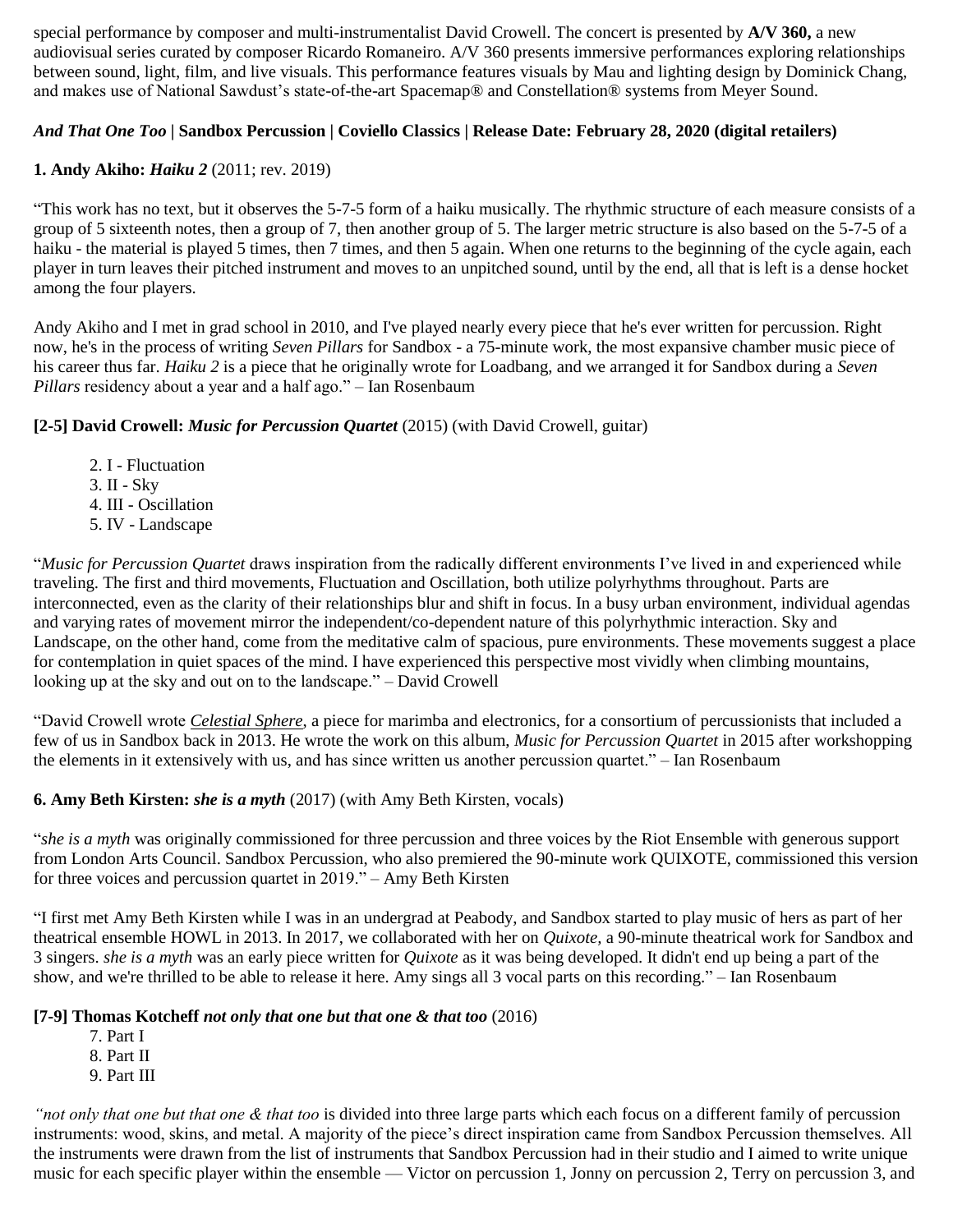Ian on percussion 4. Every moment of the piece that has an idiosyncratic solo of some kind was written with that person in mind." – Thomas Kotcheff

"Thomas Kotcheff is another friend of ours from undergraduate school. He wrote his [first piece](https://www.youtube.com/watch?v=tHRDmxO--94) for us in 2012, [the second](https://www.youtube.com/watch?v=SDzUF-VP1Io) in 2014, and finally the work on this album, *not only that one but that one & that too* in 2016. This work represents the culmination of our years of friendship and collaboration - it's a 30-minute piece in 3 sections, and was truly written for the 4 of us. Each of us has solo moments in the piece that represent aspects of our individual personalities in Thomas' eyes, and the instruments involved in the piece - from the exact number of drums in movement 2 to the pitch content of the metallic instruments in movement 3 - were selected by Thomas during trips to our rehearsal studio in Brooklyn." – Ian Rosenbaum

Total Time 53:17

#### **Album Credits:**

Coviello Classics, 2020 | COV 91918 | Produced by Moritz Bergfeld, Aaron Holloway-Nahum and Olaf Mielke

#### **Recording:**

Tracks 1, 6-9: Seymour St. John Chapel, Wallingford CT. 12–14 March 2019 Produced, Edited, Mixed and Mastered by Aaron Holloway-Nahum

Tracks 2-5: Good Child Music Studios, Brooklyn NY. 5–6 May 2018 Produced and Edited by Lawson White, Mixed by David Crowell

Additional Mixing, Mastering by Aaron Holloway-Nahum Art Direction & Design: Aaron Holloway-Nahum Digipak and Booklet Cover: Ben Clube

#### **About Sandbox Percussion**

Described as "virtuosic and utterly mesmerizing" by *The Guardian*, Sandbox Percussion has established themselves as a leading proponent in this generation of contemporary percussion chamber music. Brought together by their love of chamber music and the simple joy of playing together, Sandbox Percussion captivates audiences with performances that are both visually and aurally stunning. Through compelling collaborations with composers and performers, Jonathan Allen, Victor Caccese, Ian Rosenbaum and Terry Sweeney seek to engage a wider audience for classical music.

In the 2018-2019 season, Sandbox Percussion presented more than 30 performances throughout the United States and made their United Kingdom debut at the Vale of Glamorgan festival in Cardiff where they premiered a new work by Benjamin Wallace for percussion quartet and fairground organ. Sandbox presented four separate programs of music by John Luther Adams at Storm King Art Center, Tippet Rise Art Center, Caramoor Center for Music and the Arts, and the String Theory concert series in Chattanooga, TN. Sandbox performed Viet Cuong's *Re(new)al* with the Albany Symphony and the Curtis Symphony Orchestra as well as premiered a wind ensemble version of the work with the Brooklyn Wind Symphony. Sandbox collaborated with actor and writer Paul Lazar on a portrait concert of music by John Cage at the Institute for Advanced Study at Princeton University, and gave three sold out performances of *Music for Eighteen Musicians* with Emerald City Music in Seattle, WA.

In addition to keeping a busy concert schedule Sandbox has also participated in various masterclasses and coachings at schools such as the Peabody Conservatory, Curtis Institute, the University of Southern California, Kansas University, Cornell University, and Furman University. While there they coached students on some of the most pivotal works in the percussion repertoire including Steve Reich's *Drumming*, György Ligeti's, *Síppal, Dobbal, Nádihegedüvel* and John Cage's *Third Construction.* These teaching experiences have inspired the quartet to pursue a role of pedagogy and mentorship for today's young generation of musicians. This season Sandbox Percussion will present the fifth annual NYU Sandbox Percussion Seminar. This week long seminar invites percussion students from across the globe to rehearse and perform some of today's leading percussion chamber music repertoire. A culminating performance is held at the iconic Brooklyn venue, National Sawdust.

Composition has been an ongoing interest for Sandbox Percussion. Jonathan Allen and Victor Caccese have collectively composed six pieces for the quartet. Sandbox has also worked closely with composer David Crowell on a marimba arrangement of his saxophone sextet, *Point Reyes*. Sandbox Percussion has collectively arranged and composed works with Dutch-American DJ, Scumfrog and will present a collection of new works in the coming concert season.

In the Spring of 2020, Sandbox will premiere *Seven Pillars*, a new evening-length work by composer and steel pan virtuoso, Andy Akiho at the Mondavi Center in Davis, CA. Having frequently performed the middle movement, *Pillar IV,* this new work will feature seven movements for the quartet and four solo movements. Sandbox Percussion will present a performance at the